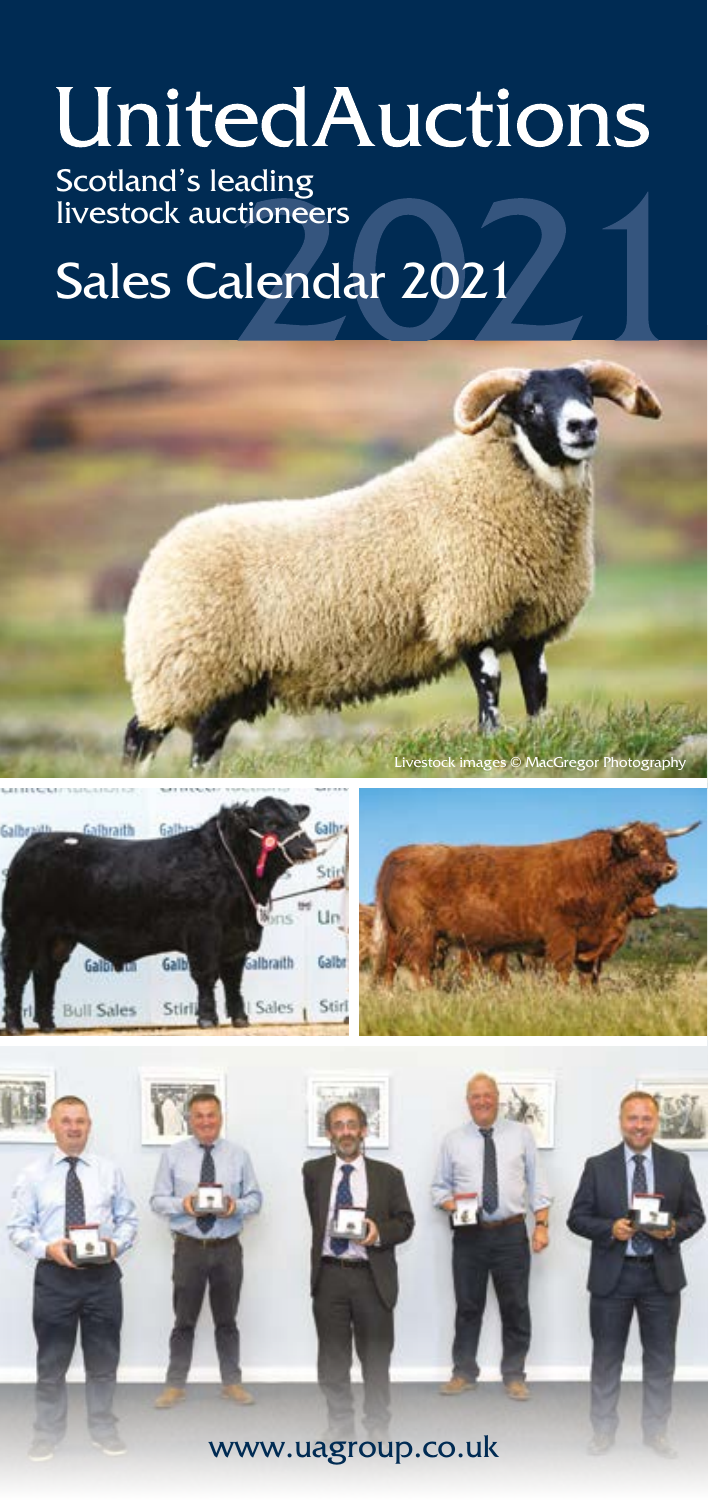# **UnitedAuctions** Scotland's leading

livestock auctioneers

# Sales Calendar 2021

#### Monday 4th January

HUNTLY Sale of Pedigree in lamb Texel & Beltex Females

#### WEDNESDAY 6TH JANUARY

STIRLING Sale of store cattle, forward cattle & cast cows also sale of cast rams & store sheep HUNTLY Weekly sale of prime sheep

Thursday 7th January STIRLING Weekly sale of prime sheep

SATURDAY 9TH JANUARY HUNTLY Sale of store cattle & cast cows

#### Wednesday 13th January

STIRLING Sale of store cattle, native bred cattle, young bulls, forward cattle, cast cows, rearing cattle & store sheep HUNTLY Weekly sale of prime sheep

#### **THURSDAY 14TH JANUARY**

STIRLING Weekly sale of prime sheep

#### **TUESDAY 19TH JANUARY**

LOCHBOISDALE Sale of suckled calves, store & breeding cattle also sheep of all classes

#### Wednesday 20th January

STIRLING Sale of store cattle, breeding cattle, forward cattle, cast cows & store sheep. Multibreed sale of in lamb females including association sale of Bluefaced Leicester females (MV & non MV)

HUNTLY Weekly sale of prime sheep

#### Thursday 21st January

STIRLING Weekly sale of prime sheep HUNTLY Sale of store cattle & cast cows

#### Tuesday 26th January

OBAN Sale of sheep & cattle of all classes

#### Wednesday 27th January

STIRLING Sale of store cattle, native bred cattle, young bulls, forward cattle, cast cows & store sheep HUNTLY Weekly sale of prime sheep

**JANUARY** THURSDAY 28TH JANUARY<br>STIRLING Weekly sale of prime sheep

# **Galbraith**

STIRLING Bull Sales Sunday 31st January & Monday 1st February

# **FEBRUARY**

#### Wednesday 3rd February

STIRLING Sale of store cattle, native bred cattle, young bulls, forward cattle, cast cows, rearing cattle, store sheep & grit ewes

HUNTLY Weekly sale of prime sheep

#### Thursday 4th February

STIRLING Weekly sale of prime sheep HUNTLY Sale of store cattle, cast cows & store sheep

#### Sunday 7th February OBAN Highland cattle

Monday 8th February OBAN Sale of Highland cattle

#### WEDNESDAY 10TH FEBRUARY

STIRLING Sale of store cattle, Aberfeldy sale, also sale of forward cattle, cast cows, store sheep & grit ewes HUNTLY Weekly sale of prime sheep

Thursday 11th February

STIRLING Weekly sale of prime sheep

Saturday 13th February TIREE Sale of cattle of all classes

# Galbraith

STIRLING Bull Sales Sunday 14th February to Monday 15th February

#### WEDNESDAY 17TH FEBRUARY

STIRLING Sale of store cattle, breeding cattle, forward cattle, cast cows, store sheep & grit ewes HUNTLY Weekly sale of prime sheep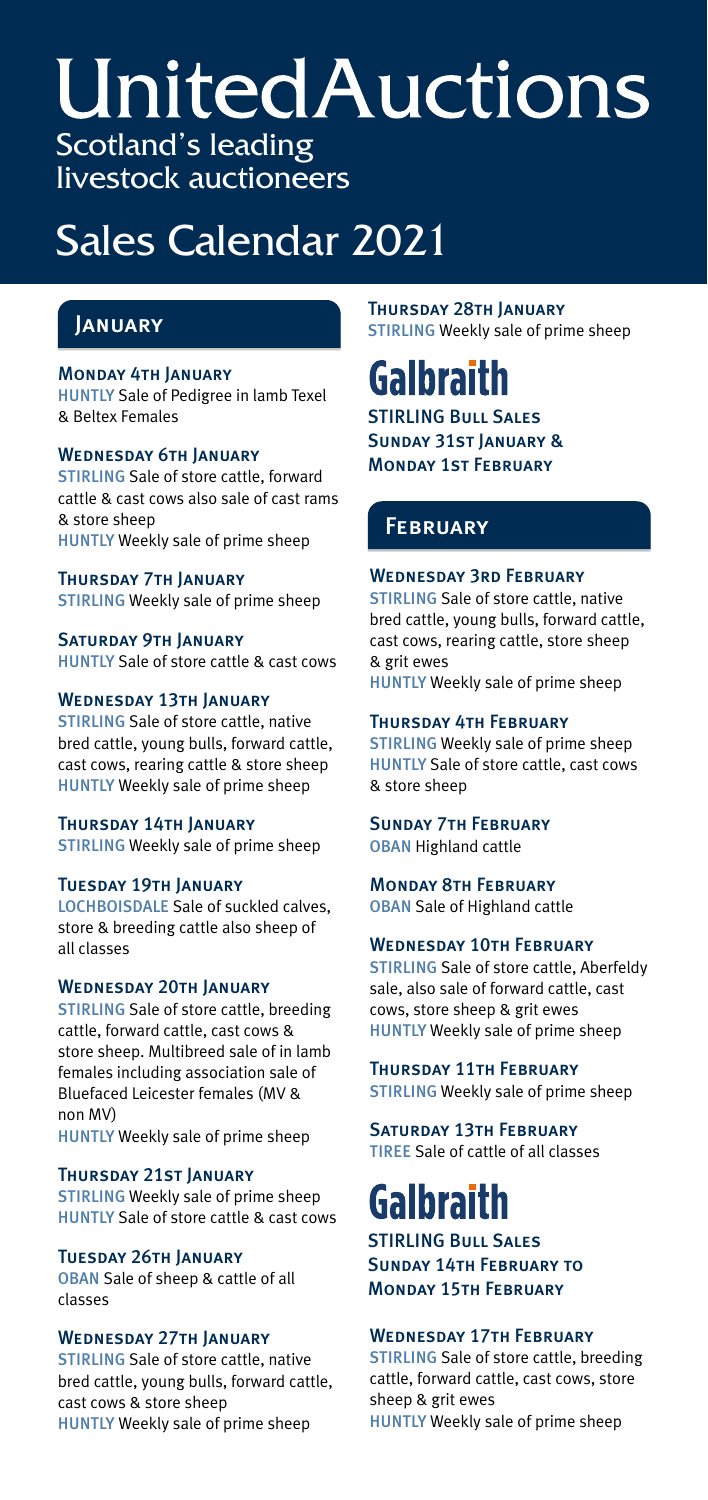#### Thursday 18th February

STIRLING Weekly sale of prime sheep HUNTLY Sale of store cattle, cast cows & store sheep

#### Wednesday 24th February

STIRLING Sale of store cattle, native bred cattle, young bulls, forward cattle, cast cows, rearing cattle, store sheep & grit ewes

HUNTLY Weekly sale of prime sheep

#### Thursday 25th February

STIRLING Weekly sale of prime sheep

#### Saturday 27th February

DALMALLY & OBAN Sale of store cattle. suckled calves, breeding cattle & sheep of all classes at Dalmally Auction Mart

# **MARCH**

#### WEDNESDAY 3RD MARCH

STIRLING Sale of store cattle, forward cattle, cast cows & store sheep HUNTLY Weekly sale of prime sheep

#### Thursday 4th March

STIRLING Weekly sale of prime sheep. Sale of prime Cheviot hoggs sponsored by the Cheviot Sheep Society

#### Saturday 6th March

HUNTLY Sale of store cattle, native bred cattle & cast cows

#### WEDNESDAY 10TH MARCH

STIRLING Sale of store cattle, native bred cattle, young bulls, breeding cattle, forward cattle, cast cows, store hoggs, grit ewes & ewes with lambs at foot HUNTLY Weekly sale of prime sheep. Sale of prime Cheviot hoggs sponsored by the Cheviot Sheep Society

#### **THURSDAY 11TH MARCH** STIRLING Weekly sale of prime sheep

SATURDAY 13TH MARCH ISLAY Sale of cattle of all classes

#### Wednesday 17th March

STIRLING Sale of store cattle, forward cattle, cast cows, rearing cattle, store hoggs, grit ewes & ewes with lambs at foot

HUNTLY Weekly sale of prime sheep

#### **THURSDAY 18TH MARCH**

STIRLING Weekly sale of prime sheep HUNTLY Sale of store cattle, breeding & feeding sheep

#### Wednesday 24th March

STIRLING Sale of store cattle, forward cattle, cast cows, store hoggs, grit ewes & ewes with lambs at foot HUNTLY Weekly sale of prime sheep

Thursday 25th March STIRLING Weekly sale of prime sheep

#### Wednesday 31st March

STIRLING Sale of store cattle, native bred cattle, young bulls, forward cattle, cast cows & store sheep HUNTLY Weekly sale of prime sheep

### April

# **THURSDAY 1ST APRIL**

STIRLING Weekly sale of prime sheep

### Saturday 3rd April

HUNTLY Sale of store cattle

#### Wednesday 7th April

STIRLING Sale of store cattle, forward cattle, cast cows, rearing cattle, store hoggs & ewes with lambs at foot HUNTLY Weekly sale of prime sheep

Thursday 8th April STIRLING Weekly sale of prime sheep

#### SATURDAY 10TH APRIL

ISLAY Sale of grazing bullocks & heifers also breeding cattle

#### **MONDAY 12TH APRIL**

STIRLING Perth sale of store cattle. Sale of Young Farmers calves

#### Wednesday 14th April

STIRLING Sale of store cattle, native bred cattle, young bulls, breeding cattle, forward cattle, cast cows, store hoggs & ewes with lambs at foot HUNTLY Weekly sale of prime sheep

#### **THURSDAY 15TH APRIL**

STIRLING Weekly sale of prime sheep

#### SATURDAY 17TH APRIL

HUNTLY Sale of organic & conventional store cattle, cast cows & ewes with lambs at foot

#### WEDNESDAY 21ST APRIL

STIRLING Sale of store cattle, forward cattle, cast cows, store hoggs & ewes with lambs at foot HUNTLY Weekly sale of prime sheep

#### Thursday 22nd April

STIRLING Weekly sale of prime sheep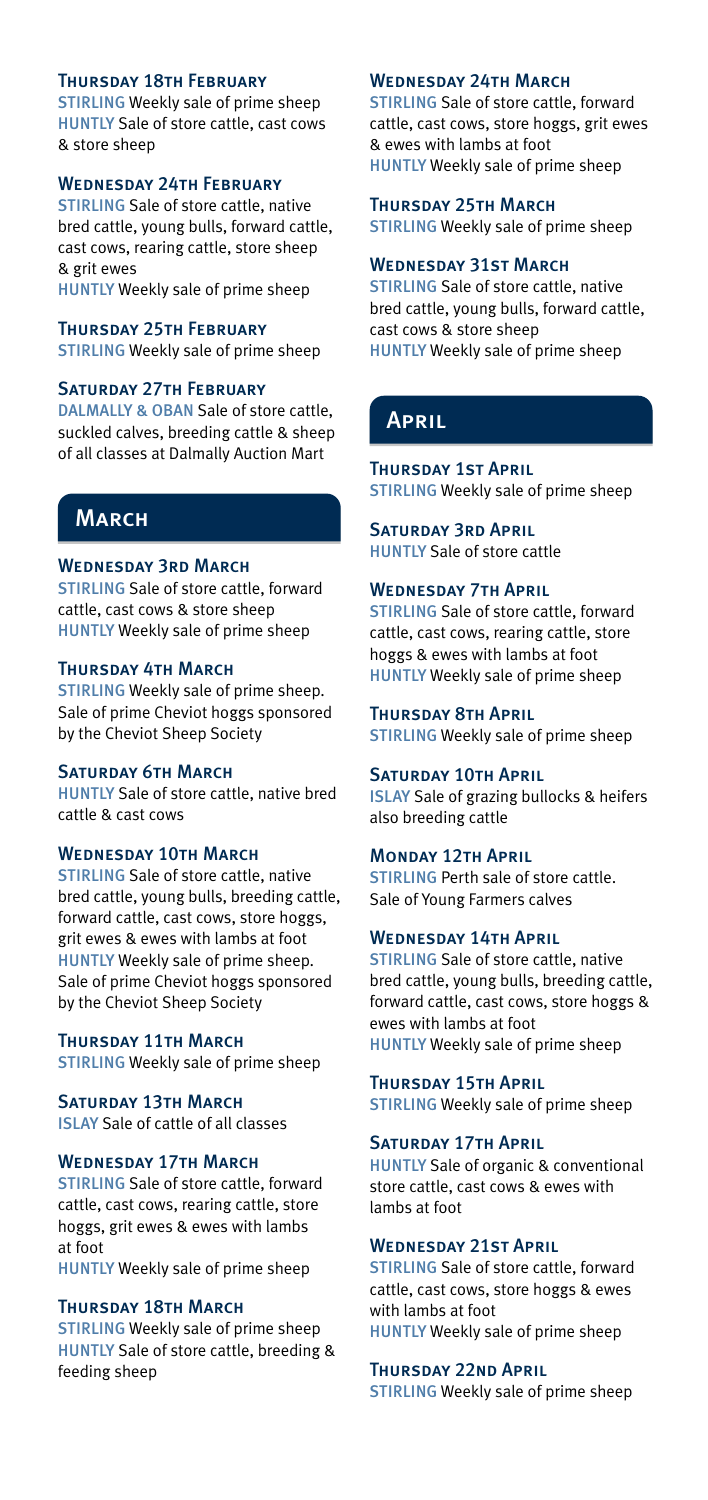#### Friday 23rd April

LOCHBOISDALE Sale of cattle & sheep of all classes

#### Wednesday 28th April

STIRLING Sale of store cattle, native bred cattle, young bulls, forward cattle, cast cows, rearing cattle & store sheep HUNTLY Weekly sale of prime sheep

#### THURSDAY 29TH APRIL

STIRLING Weekly sale of prime sheep

# **MAY**

#### Saturday 1st May

HUNTLY Sale of store cattle, cast cows, breeding cattle & ewes with lambs at foot

# **Galbraith**

STIRLING Bull Sales Sunday 2nd May

# **Galbraith**

STIRLING Bull Sales

#### Monday 3rd May

Multi breed sale of pedigree beef bulls & females. Sale of breeding cattle incorporating the Scottish Simmental Club sale

#### Wednesday 5th May

STIRLING Sale of store cattle, forward cattle, cast cows, store hoggs & ewes with lambs at foot HUNTLY Weekly sale of prime sheep TIREE Sale of cattle & sheep of all

classes

#### **THURSDAY 6TH MAY**

STIRLING Weekly sale of prime sheep

#### Saturday 8th May

OBAN & DALMALLY Sale of cattle & sheep of all classes at Oban Livestock Centre

#### WEDNESDAY 12TH MAY

STIRLING Sale of store cattle, native bred cattle, young bulls, forward cattle, cast cows, store hoggs & ewes with lambs at foot HUNTLY Weekly sale of prime sheep

#### **THURSDAY 13TH MAY**

STIRLING Weekly sale of prime sheep HUNTLY Sale of store cattle, cast cows & ewes with lambs at foot

#### SATURDAY 15TH MAY

STIRLING Sale of beef breeding cattle

#### Monday 17th May

STIRLING Sale of Scotch Mule, Texel Cross and all other breeds including Blackface dry ewe hoggs

#### WEDNESDAY 19TH MAY

STIRLING Sale of store cattle, forward cattle, cast cows, rearing cattle, store hoggs & ewes with lambs at foot. Hampshire Down Sheep Breeders Assoc sale of females & rams (MV acc) HUNTLY Weekly sale of prime sheep

#### THURSDAY 20TH MAY

STIRLING Weekly sale of prime sheep

#### Monday 24th May

STIRLING Sale of Scotch Mule, Texel Cross and all other breeds of ewe hoggs with lambs at foot & all classes of ewes with lambs at foot

#### WEDNESDAY 26TH MAY

STIRLING Sale of store cattle, native bred cattle, young bulls, forward cattle, cast cows, store hoggs & ewes with lambs at foot HUNTLY Weekly sale of prime sheep

#### Thursday 27th May

STIRLING Weekly sale of prime sheep HUNTLY Sale of store cattle, cast cows & ewes with lambs at foot

### June

#### WEDNESDAY 2ND JUNE

STIRLING Sale of store cattle, forward cattle & cast cows. Sale of store hoggs & second special sale of ewe hoggs & ewes with lambs at foot HUNTLY Weekly sale of prime sheep

#### Thursday 3rd June

STIRLING Weekly sale of prime sheep

#### SATURDAY 5TH JUNE

DALMALLY & OBAN Sale of grazing & breeding cattle also ewes with lambs at foot, ewe hoggs, grazing hoggs etc at Dalmally Auction Mart

#### WEDNESDAY 9TH JUNE

STIRLING Sale of store cattle, native bred cattle, young bulls, breeding cattle, forward cattle, cast cows, rearing cattle & store sheep

HUNTLY Weekly sale of prime sheep also sale of store cattle & cast cows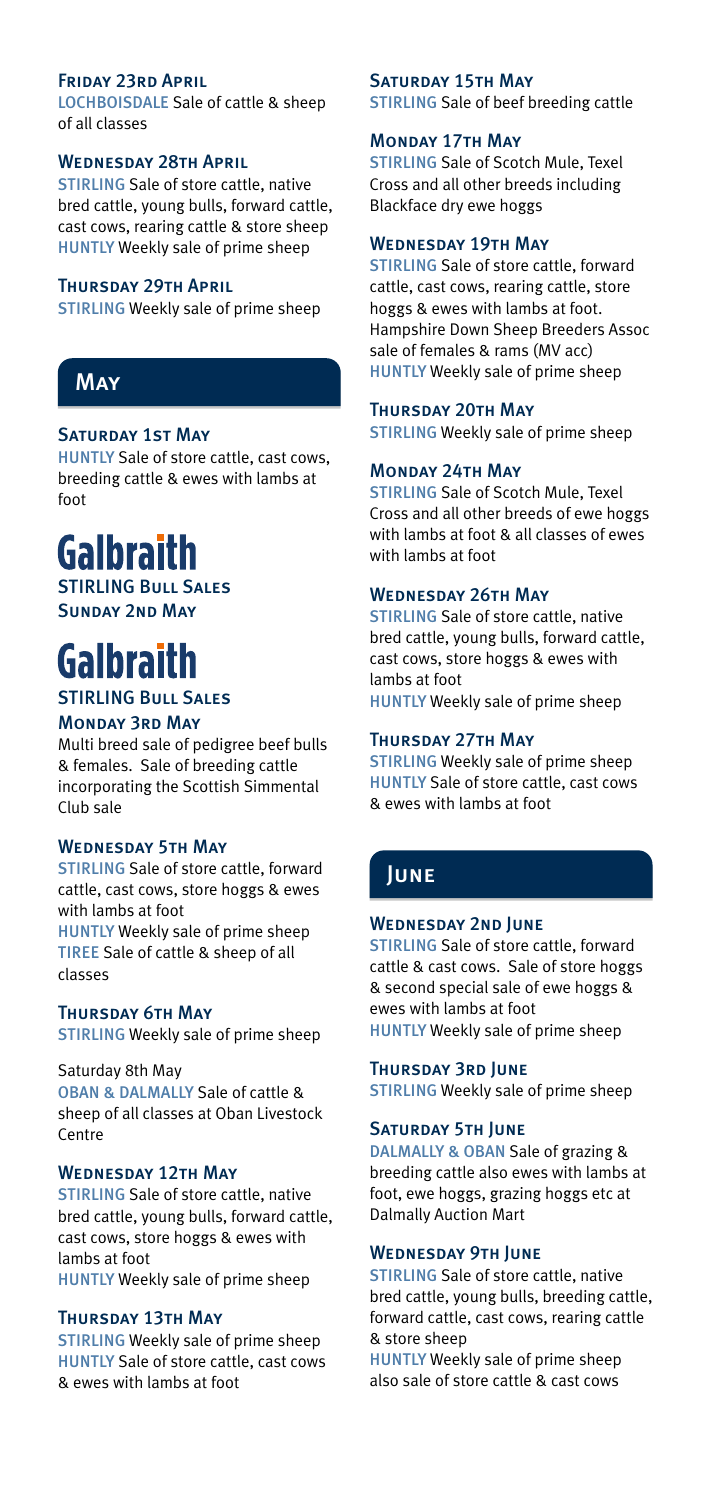# **THURSDAY 10TH JUNE**

STIRLING Weekly sale of prime sheep

#### **FRIDAY 11TH JUNE** ISLAY Sale of cattle & sheep of all classes

#### WEDNESDAY 16TH JUNE

STIRLING Sale of store cattle, forward cattle, cast cows & store sheep HUNTLY Weekly sale of prime sheep

#### **THURSDAY 17TH JUNE**

STIRLING Weekly sale of prime sheep

#### Wednesday 23rd June

STIRLING Sale of store cattle, forward cattle, cast cows & store sheep HUNTLY Weekly sale of prime sheep

#### Thursday 24th June

STIRLING Weekly sale of prime sheep

#### WEDNESDAY 30TH JUNE

STIRLING Sale of store cattle, native bred cattle, young bulls, forward cattle, cast cows, rearing cattle & store sheep HUNTLY Weekly sale of prime sheep

### July

**THURSDAY 1ST JULY** STIRLING Weekly sale of prime sheep

#### WEDNESDAY 7TH JULY

STIRLING Sale of store cattle, forward cattle, cast cows & store sheep HUNTLY Weekly sale of prime sheep

#### **THURSDAY 8TH JULY**

STIRLING Weekly sale of prime sheep HUNTLY Sale of store cattle & cast cows

#### WEDNESDAY 14TH JULY

STIRLING Sale of store cattle, native bred cattle, young bulls, breeding cattle, forward cattle, cast cows & store sheep HUNTLY Weekly sale of prime sheep. Show & sale of Texel prime lambs on behalf of the North of Scotland Texel Club

#### **THURSDAY 15TH JULY**

STIRLING Weekly sale of prime sheep. Show & sale of Suffolk prime lambs sponsored by West & Central Suffolk Sheep Club

#### WEDNESDAY 21ST JULY

STIRLING Sale of store cattle, forward cattle, cast cows & rearing cattle. Special sale of all classes of breeding sheep for early lamb production. Dorset Horn & Poll Dorset Sheep Breeders Assoc sale

HUNTLY Weekly sale of prime sheep

#### **THURSDAY 22ND JULY**

STIRLING Weekly sale of prime sheep HUNTLY Sale of store cattle & cast cows

#### Monday 26th July

STIRLING Opening sale of Cross bred & Blackface store lambs

#### WEDNESDAY 28TH JULY

STIRLING Sale of store cattle, native bred cattle, young bulls, forward cattle & cast cows HUNTLY Weekly sale of prime sheep

#### **THURSDAY 29TH JULY**

STIRLING Weekly sale of prime sheep

#### FRIDAY 30TH JULY

DALMALLY Fair Day show & sale of suckled calves & store cattle also sale of breeding cattle

# **August**

#### **MONDAY 2ND AUGUST**

STIRLING Sale of Cross bred & Blackface store lambs

#### WEDNESDAY 4TH AUGUST

STIRLING Sale of store cattle, suckled calves, forward cattle, cast cows & rearing cattle HUNTLY Weekly sale of prime sheep

**THURSDAY 5TH AUGUST** STIRLING Weekly sale of prime sheep

#### **MONDAY 9TH AUGUST**

STIRLING Sale of Cross bred & Blackface store lambs

#### **TUESDAY 10TH AUGUST**

LAIRG Sale of NCC hill ewe & wedder lambs OBAN Opening sale of store lambs and sale of all classes of sheep

#### WEDNESDAY 11TH AUGUST

STIRLING Sale of store cattle, native bred cattle, young bulls, breeding cattle, forward cattle & cast cows HUNTLY Weekly sale of prime sheep

#### **THURSDAY 12TH AUGUST**

STIRLING Weekly sale of prime sheep. Show & sale of Texel prime lambs sponsored by Scottish Texel Sheep Club HUNTLY Sale of store cattle & cast cows

#### SATURDAY 14TH AUGUST

TIREE Sale of Cross bred lambs

#### **MONDAY 16TH AUGUST**

STIRLING Sale of Cross bred & Blackface store lambs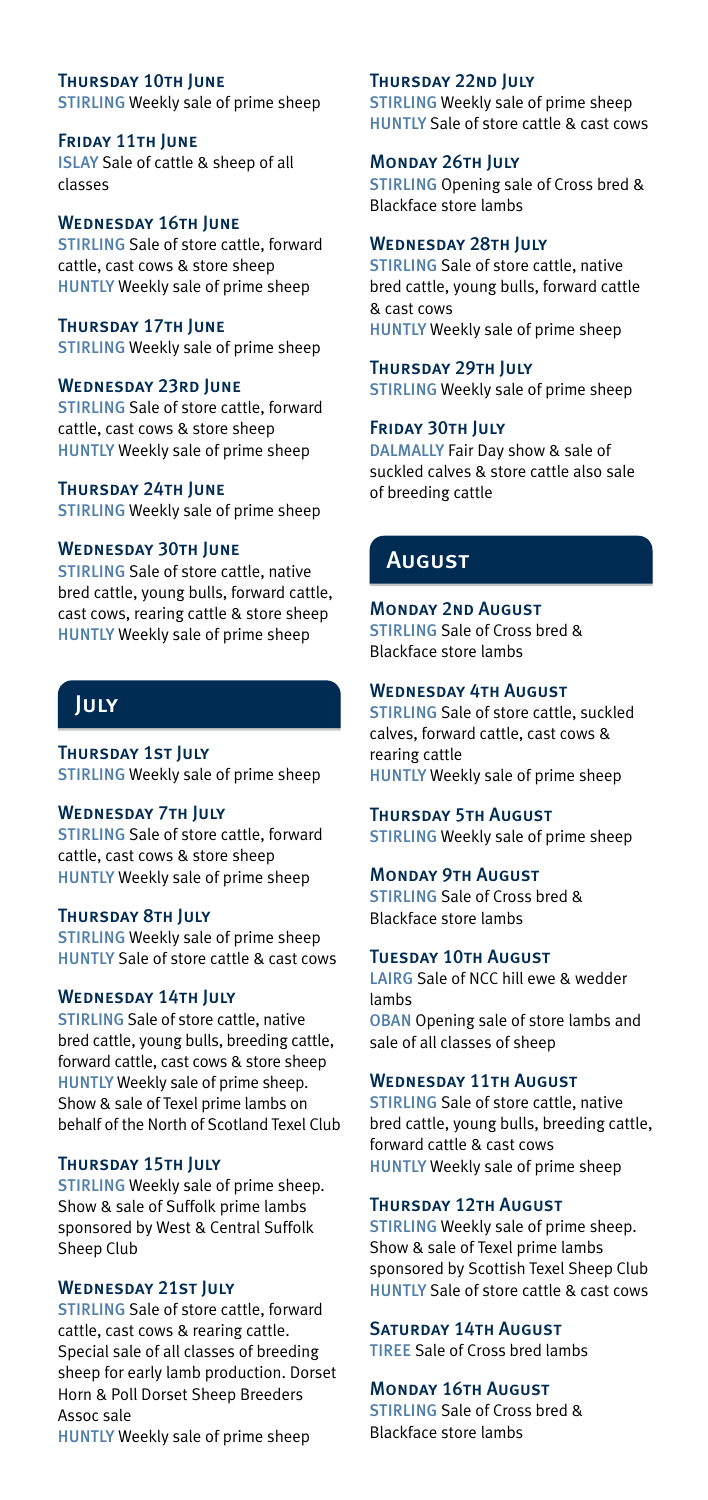#### **TUESDAY 17TH AUGUST**

OBAN Sale of store lambs & sheep of all classes

#### WEDNESDAY 18TH AUGUST

STIRLING Sale of store cattle, suckled calves, forward cattle & cast cows HUNTLY Weekly sale of prime sheep

#### **THURSDAY 19TH AUGUST**

STIRLING Weekly sale of prime sheep

#### **FRIDAY 20TH AUGUST**

ISLAY Show & sale of suckled calves & sale of store cattle also sale of lambs & sheep of all classes

#### SATURDAY 21ST AUGUST

DALMALLY Sale of lambs & sheep of all classes

#### Monday 23rd August

STIRLING Sale of Cross bred & Blackface store lambs

#### Tuesday 24th August

OBAN Sale of store lambs & sheep of all classes

#### Wednesday 25th August

STIRLING Sale of store cattle, native bred cattle, young bulls, forward cattle, cast cows & rearing cattle HUNTLY Weekly sale of prime sheep

#### **THURSDAY 26TH AUGUST**

STIRLING Weekly sale of prime sheep HUNTLY Anniversary sale of store cattle & cast cows

#### **FRIDAY 27TH AUGUST**

DALMALLY Sale of lambs & sheep of all classes

#### SATURDAY 28TH AUGUST

STIRLING Show & sale of EAE Acc & Non Acc Scotch Mule gimmers also Texel Cross, Suffolk Cross & all other breeds of gimmers LOCHBOISDALE Sale of lambs & sheep of all classes

HUNTLY Sale of store lambs incorporating the Caithness consignors section

#### Monday 30th August

STIRLING Sale of Cross bred & Blackface store lambs

### August September

#### Wednesday 1st September

STIRLING Sale of store cattle, suckled calves, forward cattle & cast cows HUNTLY Weekly sale of prime sheep

#### Thursday 2nd September

STIRLING Weekly sale of prime sheep

#### Saturday 4th September

STIRLING Show & sale of EAE Acc & Non Acc Scotch Mule ewe lambs. Sale of EAE Acc Blackface ewe lambs HUNTLY Sale of Mule & Continental gimmers & young ewes. Show & sale of top Mule & Continental ewe lambs. Association sale of Cheviot Mule gimmers & ewe lambs

#### Monday 6th September

STIRLING Sale of Cross bred & Blackface store lambs, including show & sale of Blackface wedder lambs. Association sale of Cheviot Mule gimmers & ewe lambs also Texel Cross, Cheviot/Mule, Suffolk Cross & all other Continental Cross ewe lambs

#### Tuesday 7th September

LAIRG Sale of NCC hill ewe & wedder lambe

OBAN Show & sale of top draw Blackface wedder lambs & sale of store lambs of all classes

#### Wednesday 8th September

STIRLING Sale of store cattle, native bred cattle, young bulls, forward cattle, cast cows & rearing cattle HUNTLY Weekly sale of prime sheep TIREE Sale of cattle of all classes also feeding & breeding sheep

#### Thursday 9th September

STIRLING Weekly sale of prime sheep HUNTLY Sale of store cattle & cast cows

#### Friday 10th September

ISLAY Sale of lambs of all classes & feeding sheep KELSO Ram Sales

#### SATURDAY 11TH SEPTEMBER

STIRLING Sale of pedigree females DALMALLY Show & sale of Blackface wedder lambs also sale of lambs of all classes & feeding sheep (James Weir Memorial Trophy for best pen of 40 or more BF lambs)

#### Monday 13th September

STIRLING Sale of Cross bred & Blackface store lambs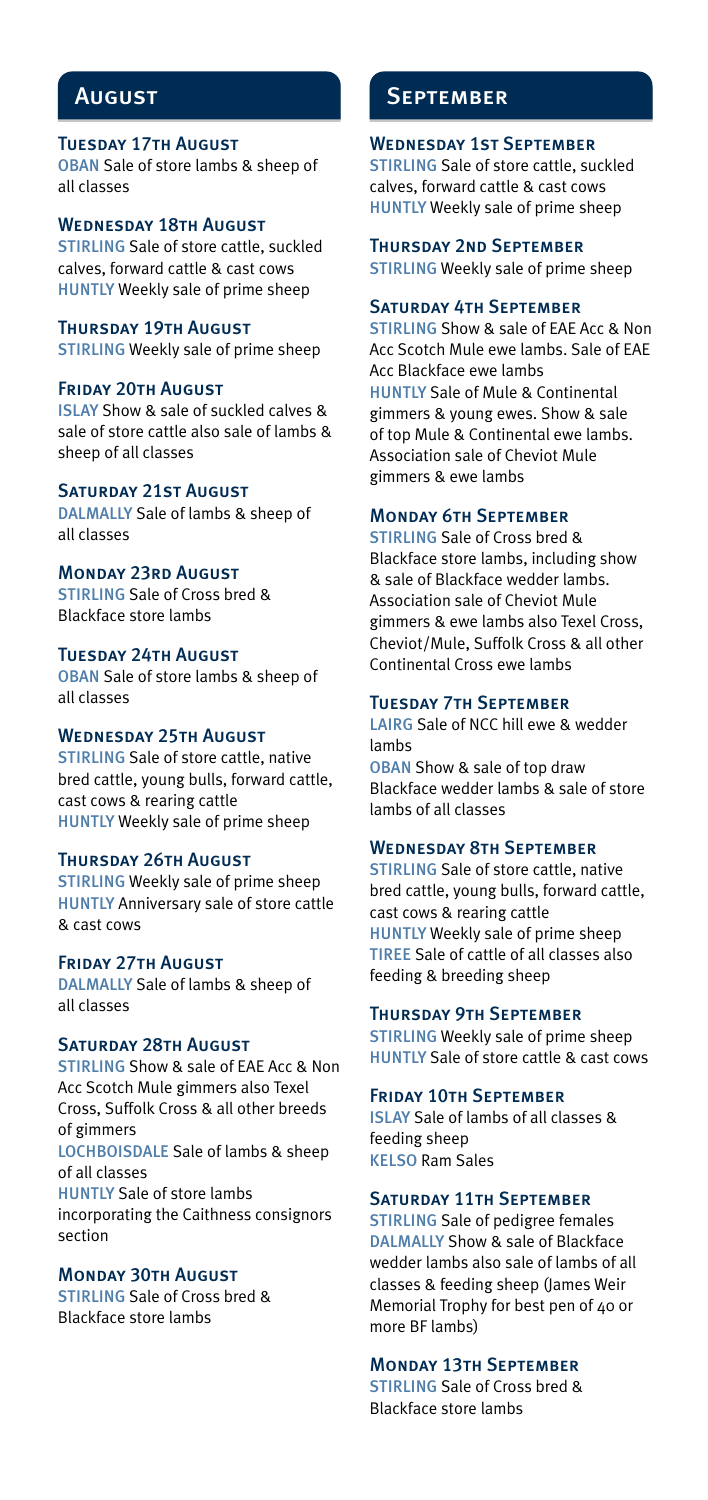#### Tuesday 14th September

STIRLING Second sale of Scotch Mule, Texel Cross & Cross bred ewe lambs, gimmers, stock & draft ewes also second sale of Blackface ewe lambs OBAN Sale of store lambs & sheep of all classes

#### Wednesday 15th September

STIRLING Sale of store cattle, suckled calves, forward cattle & cast cows HUNTLY Weekly sale of prime sheep LOCHBOISDALE Sale of lambs & sheep of all classes

#### Thursday 16th September

STIRLING Weekly sale of prime sheep HUNTLY Sale of Blackface gimmers, ewes & ewe lambs. Sale of Mule & Continental gimmers & ewe lambs also sale of store lambs

#### Saturday 18th September

STIRLING Sale of Blueface Leicester, Suffolk, NCC, Texel & Charollais rams & ram lambs including Beltex Sheep Society show & sale of rams & females & Lleyn Sheep Society show & sale of rams & females (MV Acc). Dutch Spotted sheep sale DALMALLY Sale of store lambs

#### Monday 20th September

STIRLING Sale of Cross bred & Blackface store lambs

#### Tuesday 21st September

OBAN Sale of warranted ewes, gimmers & ewe lambs

#### WEDNESDAY 22ND SEPTEMBER

STIRLING Show & sale of store cattle (Duke of Montrose Trophy) also sale of forward cattle & cast cows HUNTLY Weekly sale of prime sheep

#### Thursday 23rd September

STIRLING Weekly sale of prime sheep HUNTLY Show & sale of top bullock & heifer calves

#### Friday 24th September

DALMALLY Sale of breeding ewes, gimmers & ewe lambs HUNTLY Sale of Bluefaced Leicester & multi breed non accred rams & ram lambs

#### SATURDAY 25TH SEPTEMBER

STIRLING Sale of Blackface & Swale Cross regular draft ewes, gimmers & stock ewes (Acc & Non Acc). Show & sale of beef breeding cattle (Irish Food Board Trophy presented to champion Irish bred animal)

HUNTLY Show & sale of Suffolk, Texel & Continental rams & ram lambs (MV acc)

#### Monday 27th September

STIRLING Show & sale of autumn born suckled calves (McKerral Cup, Gibson Trophy & Davidson Cup). Sale of Cross bred & Blackface store lambs

Tuesday 28th September OBAN Sale of store sheep of all classes

#### Wednesday 29th September

STIRLING Sale of store cattle, native bred cattle, young bulls, forward cattle, cast cows & rearing cattle HUNTLY Weekly sale of prime sheep

#### Thursday 30th September

STIRLING Weekly sale of prime sheep HUNTLY Sale of store & breeding sheep ISLAY Sale of breeding sheep of all classes. Show & sale of rams

### **OCTOBER**

#### **FRIDAY 1ST OCTOBER**

ISLAY Sale of lambs & feeding sheep of all classes

#### SATURDAY 2ND OCTOBER

STIRLING Ram Rendezvous - sale of Suffolk, Texel, Charollais, Beltex, Blueface Leicester, Border Leicester, Lleyn & Cross bred rams & ram lambs DALMALLY Sale of lambs, breeding & feeding sheep

#### MONDAY **4TH OCTOBER**

STIRLING Sale of Cross bred & Blackface store lambs. Sale of NCC & Cheviot Cross gimmers, ewe lambs & regular draft ewes (Acc & Non Acc) & all other classes of Cross bred breeding sheep

LAIRG Sale of NCC rams

#### Tuesday 5th October

OBAN Show & sale of suckled calves. Sale of store & breeding cattle & cast cows

LAIRG Sale of NCC ewes & gimmers

#### WEDNESDAY 6TH OCTOBER

STIRLING Sale of store cattle, forward cattle & cast cows HUNTLY Weekly sale of prime sheep

#### **THURSDAY 7TH OCTOBER**

STIRLING Weekly sale of prime sheep HUNTLY Sale of organic & conventional store cattle, native bred cattle, weaned calves & cows

#### FRIDAY 8TH OCTOBER

DALMALLY Show & sale of continental & native bred suckled calves & sale of store & breeding cattle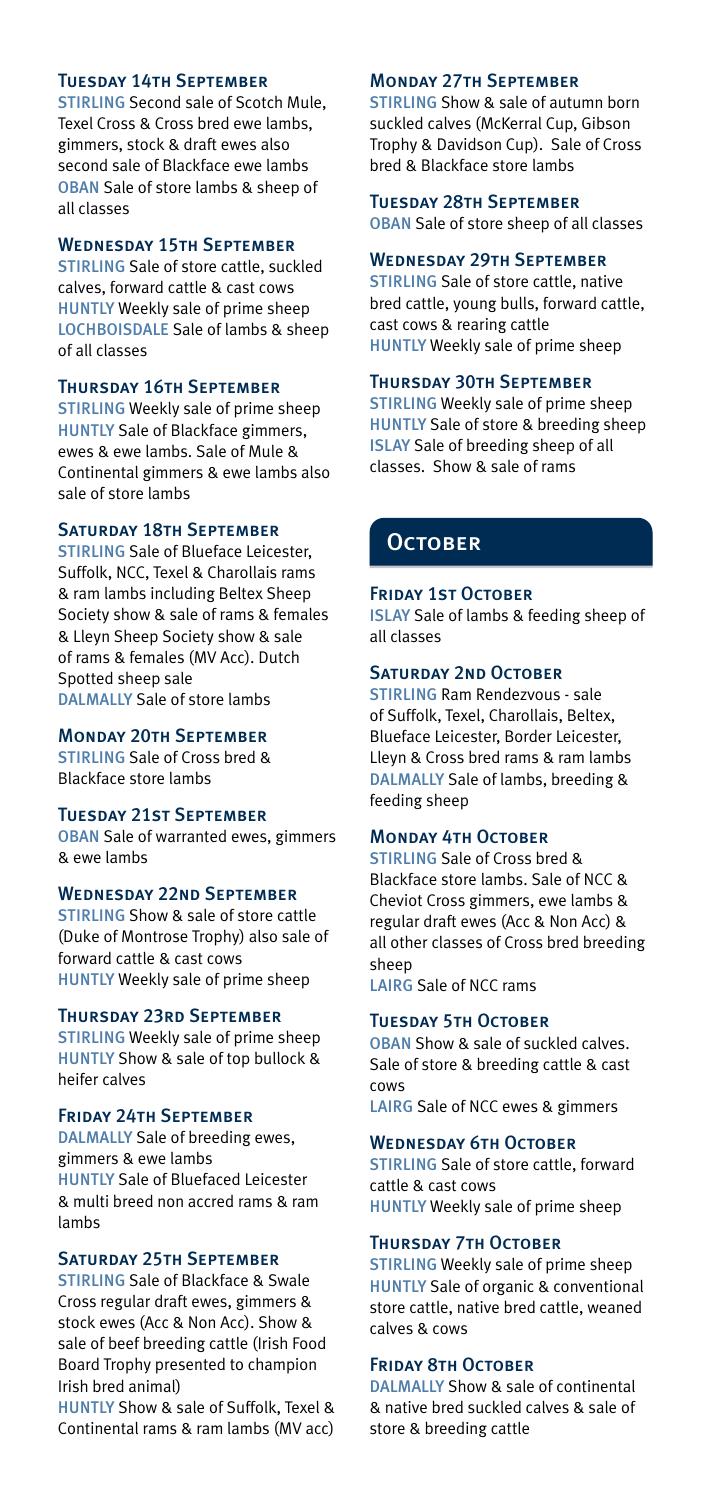#### SATURDAY 9TH OCTOBER

STIRLING Sale of Blackface rams & ram lambs. Perth Ram Society show & sale of Blackface rams & ram lambs

**SUNDAY 10TH OCTOBER** 

OBAN Show of Highland cattle

#### **MONDAY 11TH OCTOBER**

STIRLING Show & sale of spring & autumn born suckled calves (Betts Bros Perpetual Cup for the champion Perth calf). Sale of Cross bred & Blackface store lambs OBAN Sale of Highland cattle

#### WEDNESDAY 13TH OCTOBER

STIRLING Sale of store cattle, native bred cattle, young bulls, forward cattle & cast cows

HUNTLY Weekly sale of prime sheep OBAN Show & sale of Cheviot rams & sale of Texel, Blackface & Suffolk rams & ram lambs

#### Thursday 14th October

STIRLING Weekly sale of prime sheep HUNTLY Sale of store & breeding sheep ISLAY Sale of suckled calves, store & breeding cattle also sheep of all classes

#### SATURDAY 16TH OCTOBER

DALMALLY Sale of Blackface shearlings, aged rams & ram lambs

# **Galbraith**

STIRLING BULL SALES SUNDAY 17TH OCTOBER TO Tuesday 19th October

Tuesday 19th October OBAN Sale of all classes of sheep

#### WEDNESDAY 20TH OCTOBER

STIRLING Sale of store cattle, forward cattle, cast cows & rearing cattle also sale of store lambs HUNTLY Weekly sale of prime sheep

#### Thursday 21st October

STIRLING Weekly sale of prime sheep HUNTLY Sale of weaned calves, store cattle & cast cows

#### FRIDAY 22ND OCTOBER

DALMALLY Sale of lambs, breeding & feeding sheep

#### SATURDAY 23RD OCTOBER

HUNTLY Show & sale of spring born calves TIREE Sale of store cattle, suckled calves & breeding cattle

#### **MONDAY 25TH OCTOBER**

STIRLING Show & sale of spring born suckled calves. Sale of Cross bred & Blackface store lambs

#### **TUESDAY 26TH OCTOBER**

OBAN Sale of Luing, Sim-Luing, Salers, Shorthorn & Highland heifer calves, bulling heifers, cows & heifers in calf & with calves at foot. Sale of store & breeding cattle & cast cows

#### WEDNESDAY 27TH OCTOBER

STIRLING Sale of store cattle, native bred cattle, young bulls, forward cattle & cast cows HUNTLY Weekly sale of prime sheep

#### Thursday 28th October

STIRLING Weekly sale of prime sheep HUNTLY Sale of store & breeding sheep. Sale of rams & ram lambs (non MV acc)

#### SATURDAY 30TH OCTOBER

STIRLING Sale of breeding cattle also show & sale of pedigree & commercial Luing cattle

# **NOVEMBER**

#### Monday 1st November

STIRLING Perth show & sale of spring born suckled calves. Sale of Cross bred & Blackface store lambs

#### WEDNESDAY 3RD NOVEMBER

STIRLING Sale of store cattle, forward cattle & cast cows HUNTLY Weekly sale of prime sheep

#### Thursday 4th November

STIRLING Weekly sale of prime sheep HUNTLY Sale of calves, store cattle, cast cows, store & breeding sheep

#### Friday 5th November

ISLAY Sale of lambs & sheep of all classes

#### MONDAY **RTH NOVEMBER**

STIRLING Sale of Cross bred & Blackface store lambs & second sale of Blackface & Cheviot gimmers, regular draft & stock ewes. Sale of Blackface, Suffolk, Blueface, Continental & other Cross rams & ram lambs (Non MV Acc) LOCHBOISDALE Sale of calves, store cattle & cows

#### Tuesday 9th November

LOCHBOISDALE Sale of all classes of lambs, ewes, rams etc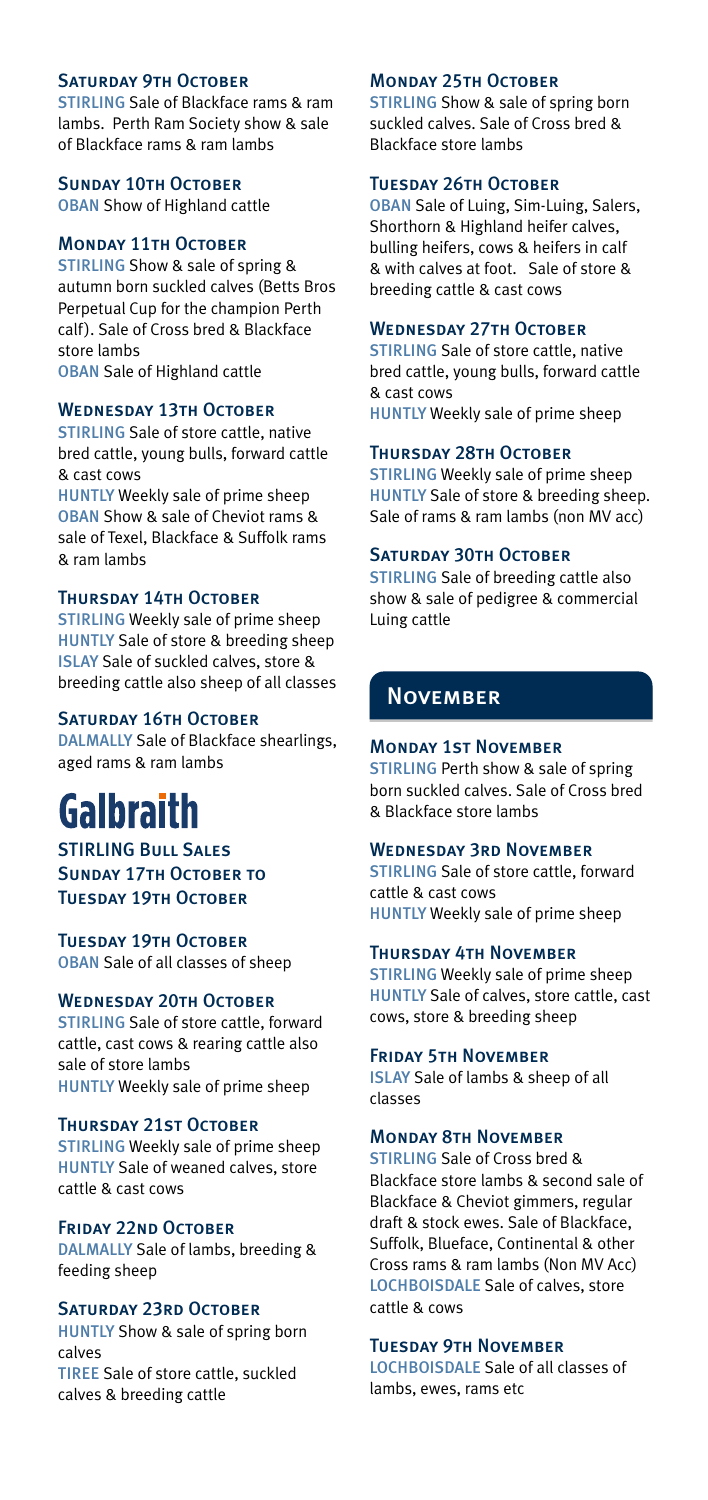#### WEDNESDAY 10TH NOVEMBER

STIRLING Sale of store cattle, native bred cattle, suckled calves, young bulls, breeding cattle, forward cattle, cast cows & rearing cattle HUNTLY Weekly sale of prime sheep

#### Thursday 11th November

STIRLING Weekly sale of prime sheep. Show & sale of prime Beltex lambs sponsored by the Beltex Sheep Society

#### Friday 12th November

DALMALLY End of season sale of lambs, breeding & feeding sheep

#### SATURDAY 13TH NOVEMBER

OBAN Annual production sale of pedigree Luing cattle on behalf of Cadzow Bros, Luing

#### Monday 15th November

STIRLING Sale of Cross bred & Blackface store lambs

#### WEDNESDAY 17TH NOVEMBER

STIRLING Sale of store cattle, suckled calves, forward cattle & cast cows HUNTLY Weekly sale of prime sheep

#### **THURSDAY 18TH NOVEMBER**

STIRLING Weekly sale of prime sheep HUNTLY Sale of calves, store cattle, cast cows, store & breeding sheep

#### Tuesday 23rd November

OBAN End of season sale of store lambs & sheep of all classes

#### Wednesday 24th November

STIRLING Sale of store cattle, native bred cattle, young bulls, suckled calves, forward cattle & cast cows HUNTLY Weekly sale of prime sheep

#### Thursday 25th November

STIRLING Weekly sale of prime sheep HUNTLY Sale of calves, store cattle & cast cows also store & breeding sheep

#### Friday 26th November

ISLAY Sale of suckled calves, store & breeding cattle

#### Monday 29th November

STIRLING Martinmas sale of Suffolk Cross, Texel Cross, Cheviot, Mule & Blackface store lambs

# Find us on Facebook

Keep up to date with news, information and regular updates with all that is going on at United Auctions.



### **DECEMBER**

#### WEDNESDAY 1ST DECEMBER

STIRLING Sale of store cattle, suckled calves, forward cattle & rearing cattle. Show & sale of clean cattle up to 36 months, cast cows & bulls. HUNTLY Weekly sale of prime sheep

#### Thursday 2nd December

STIRLING Weekly sale of prime sheep. Show & sale of Blackface prime lambs

#### Saturday 4th December

DALMALLY Christmas show & sale of store cattle & suckled calves, sale of breeding & feeding cattle

#### Monday 6th December

STIRLING 2nd Martinmas sale of Blackface lambs & Cross bred lambs

#### Tuesday 7th December

OBAN Christmas show & sale of suckled calves etc

#### Wednesday 8th December

STIRLING Sale of store cattle, native bred cattle, suckled calves, young bulls, breeding cattle, forward cattle & cast cows.

HUNTLY Christmas show & sale of prime sheep

#### Thursday 9th December

STIRLING Weekly sale of prime sheep HUNTLY Sale of store cattle & cast cows also store & breeding sheep

#### FRIDAY 10TH DECEMBER

ISLAY Christmas sale of lambs & sheep of all classes

#### WEDNESDAY 15TH DECEMBER

STIRLING Sale of store cattle, forward cattle, cast cows & store sheep HUNTLY Weekly sale of prime sheep

#### **THURSDAY 16TH DECEMBER**

STIRLING Weekly sale of prime sheep

#### WEDNESDAY 22ND DECEMBER

STIRLING Sale of store cattle, forward cattle, cast cows & all classes of store lambs

HUNTLY Weekly sale of prime sheep

#### Thursday 23rd December

STIRLING Weekly sale of prime sheep

Wednesday 29th December HUNTLY Weekly sale of prime sheep

#### Thursday 30th December

STIRLING Weekly sale of prime sheep

#### www.uagroup.co.uk